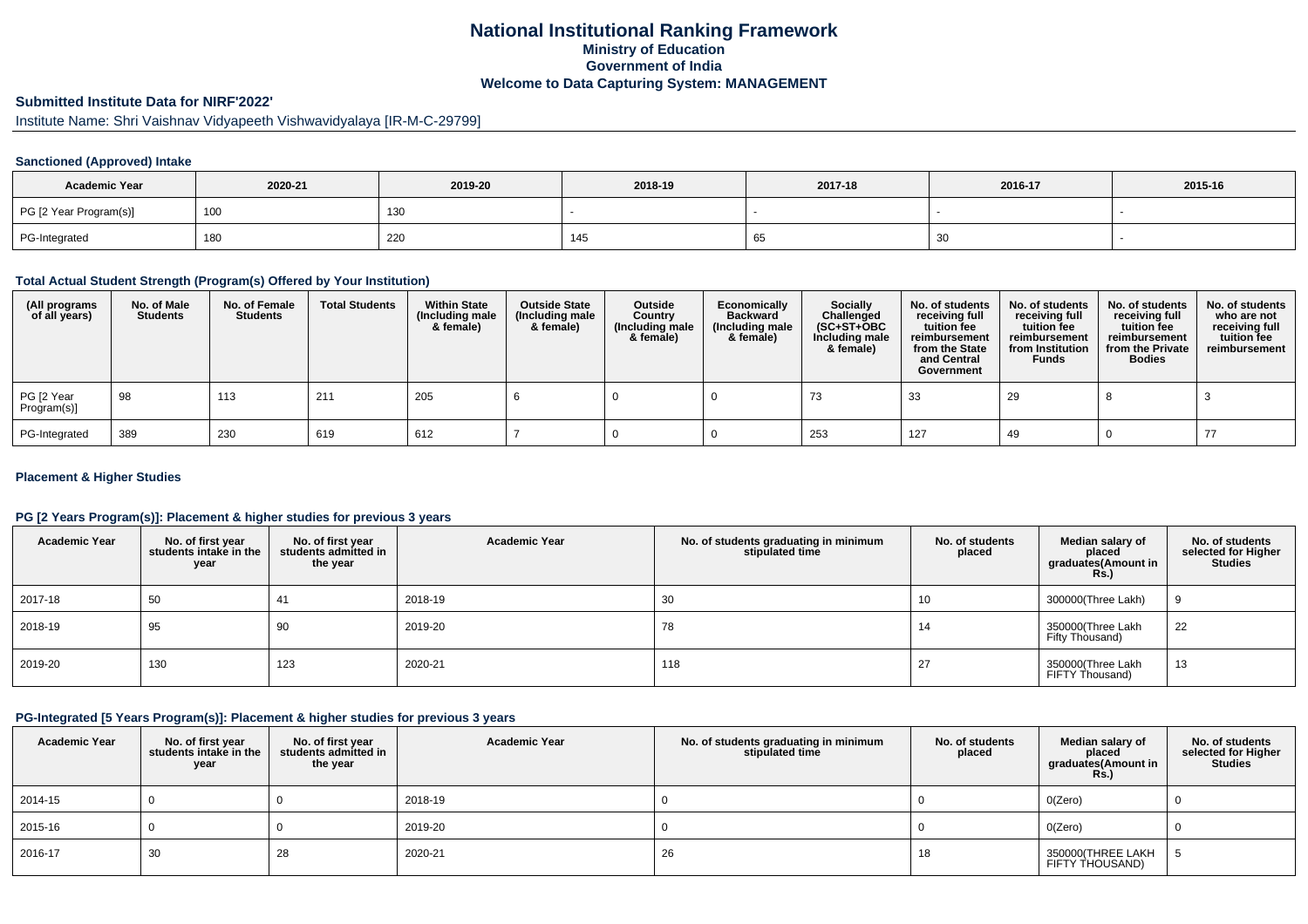#### **Ph.D Student Details**

| Ph.D (Student pursuing doctoral program till 2020-21 Students admitted in the academic year 2020-21 should not be entered here.) |         |                       |         |  |  |
|----------------------------------------------------------------------------------------------------------------------------------|---------|-----------------------|---------|--|--|
|                                                                                                                                  |         | <b>Total Students</b> |         |  |  |
| Full Time                                                                                                                        |         | 25                    |         |  |  |
| Part Time                                                                                                                        |         |                       |         |  |  |
| No. of Ph.D students graduated (including Integrated Ph.D)                                                                       |         |                       |         |  |  |
|                                                                                                                                  | 2020-21 | 2019-20               | 2018-19 |  |  |
| Full Time                                                                                                                        |         |                       |         |  |  |
| Part Time                                                                                                                        |         |                       |         |  |  |

## **Financial Resources: Utilised Amount for the Capital expenditure for previous 3 years**

| <b>Academic Year</b>                                                                                                                                                        | 2020-21                                                                        | 2019-20                                                              | 2018-19                                                             |  |  |
|-----------------------------------------------------------------------------------------------------------------------------------------------------------------------------|--------------------------------------------------------------------------------|----------------------------------------------------------------------|---------------------------------------------------------------------|--|--|
|                                                                                                                                                                             | <b>Utilised Amount</b>                                                         | <b>Utilised Amount</b>                                               | <b>Utilised Amount</b>                                              |  |  |
| Annual Capital Expenditure on Academic Activities and Resources (excluding expenditure on buildings)                                                                        |                                                                                |                                                                      |                                                                     |  |  |
| Library (Books, Journals and e-Resources only)                                                                                                                              | 236923 (TWO LAKH THIRTY SIX THOUSAND NINE<br>HUNDRED TWENTY THREE)             | 117366 (ONE LAKH SEVENTEEN THOUSAND THREE<br>HUNDRED SIXTY SIX)      | 70203 (SEVENTY THOUSAND TWO HUNDRED THREE)                          |  |  |
| Expenditure on setting up/upgradation of laboratory                                                                                                                         | 1344822 (THIRTEEN LAKH FORTY FOUR THOUSAND<br>EIGHT HUNDRED TWENTY TWO)        | 277123 (TWO LAKH SEVENTY SEVEN THOUSAND ONE<br>HUNDRED TWENTY THREE) | 208235 (TWO LAKH EIGHT THOUSAND TWO HUNDRED<br>THIRTY FIVE)         |  |  |
| Other expenditure on creation of Capital Assets (For setting up classrooms, seminar hall, conference hall, library excluding<br>expenditure on Land , Building, Roads etc.) | 14753206 (ONE CRORE FOURTY SEVEN LAKH FIFTY<br>THREE THOUSAND TWO HUNDRED SIX) | 544594 (FIVE LAKH FORTY FOUR THOUSAND FIVE<br>HUNDRED NINTY FOUR)    | 287123 (TWO LAKH EIGHTY SEVEN THOUSAND ONE<br>HUNDRED TWENTY THREE) |  |  |

## **Financial Resources: Utilised Amount for the Operational expenditure for previous 3 years**

| <b>Academic Year</b>                                                                                                                                                                            | 2020-21                                                                               | 2019-20                                                                      | 2018-19                                                                        |  |  |
|-------------------------------------------------------------------------------------------------------------------------------------------------------------------------------------------------|---------------------------------------------------------------------------------------|------------------------------------------------------------------------------|--------------------------------------------------------------------------------|--|--|
|                                                                                                                                                                                                 | <b>Utilised Amount</b>                                                                | <b>Utilised Amount</b>                                                       | <b>Utilised Amount</b>                                                         |  |  |
| <b>Annual Operational Expenditure</b>                                                                                                                                                           |                                                                                       |                                                                              |                                                                                |  |  |
| Salaries (Teaching and Non Teaching staff)                                                                                                                                                      | 17484186 (ONE CRORE SEVENTY FOUR LAKH EIGHTY<br>FOUR THOUSAND ONE HUNDRED EIGHTY SIX) | 14561690 (ONE CRORE FORTY FIVE LAKH SIXTY ONE<br>THOUSAND SIX HUNDRED NINTY) | 14265580 (ONE CRORE FORTY TWO LAKH SIXTY FIVE<br>THOUSAND FIVE HUNDRED EIGHTY) |  |  |
| Maintenance of Academic Infrastructure or consumables and<br>other running expenditures (excluding maintenance of hostels<br>and allied services, rent of the building, depreciation cost, etc) | 111973 (ONE LAKH ELEVEN THOUSAND NINE HUNDRED<br>SEVENTY THREE)                       | 114478 (ONE LAKH FOURTEEN THOUSAND FOUR<br>HUNDRED SEVENTY EIGHT)            | 383815 (THREE LAKH EIGHTY THREE THOUSAND EIGHT<br>HUNDRED FIFTEEN)             |  |  |
| Seminars/Conferences/Workshops                                                                                                                                                                  | 24231 (TWENTY FOUR THOUSAND TWO HUNDRED<br>THIRTY ONE)                                | 400222 (FOUR LAKH TWO HUNDRED TWENTY TWO)                                    | 38027 (THIRTY EIGHT THOUSAND TWENTY SEVEN)                                     |  |  |

## **Sponsored Research Details**

| <b>Financial Year</b>                    | 2020-21 | 2019-20 | 2018-19 |
|------------------------------------------|---------|---------|---------|
| Total no. of Sponsored Projects          |         |         |         |
| Total no. of Funding Agencies            |         |         |         |
| Total Amount Received (Amount in Rupees) |         |         |         |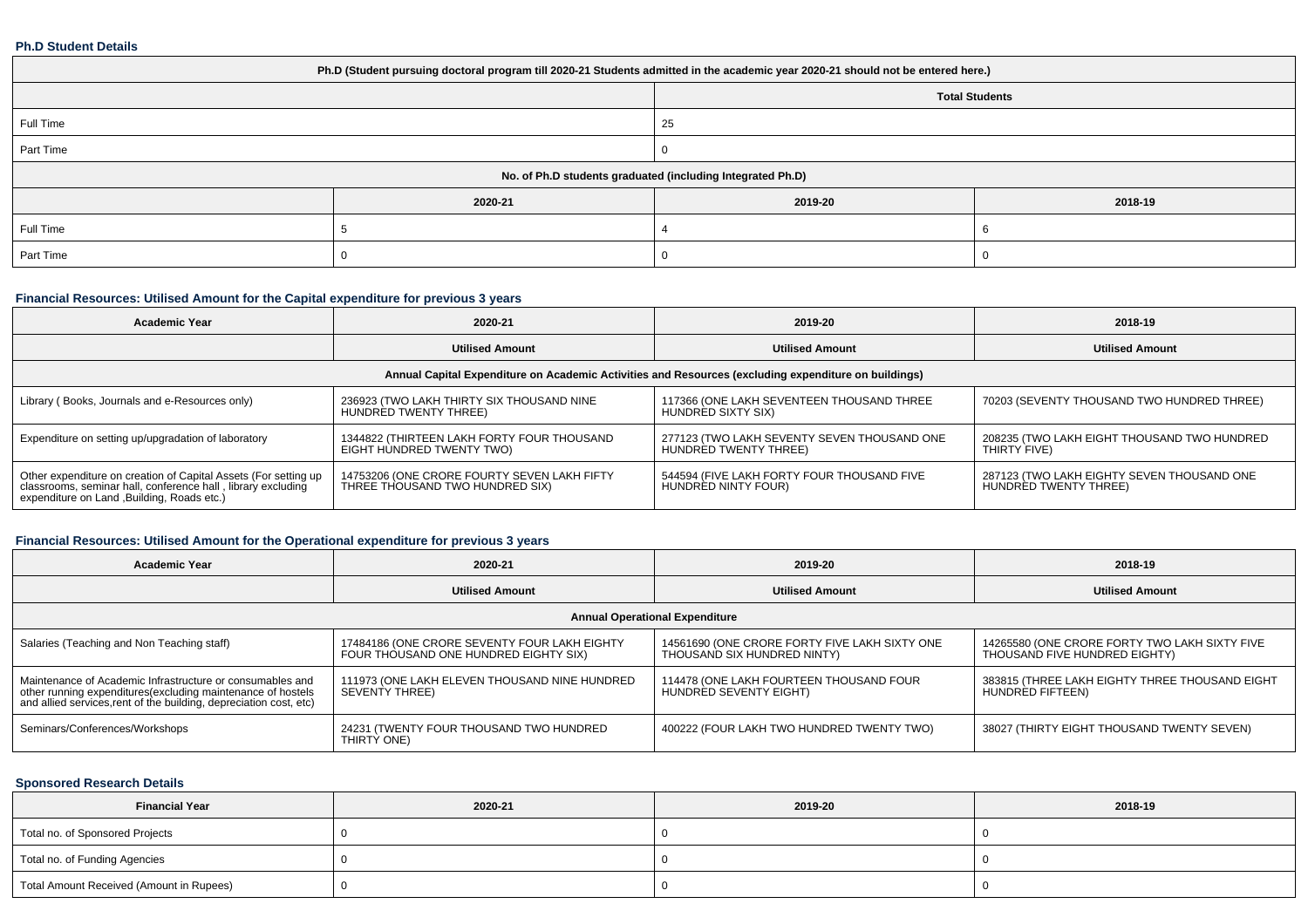| Amount Received in Words | Zerc | Zero | Zero |
|--------------------------|------|------|------|
|--------------------------|------|------|------|

## **Consultancy Project Details**

| <b>Financial Year</b>                    | 2020-21 | 2019-20 | 2018-19 |
|------------------------------------------|---------|---------|---------|
| Total no. of Consultancy Projects        |         |         |         |
| Total no. of Client Organizations        |         |         |         |
| Total Amount Received (Amount in Rupees) |         |         |         |
| Amount Received in Words                 | Zero    | Zero    | Zero    |

## **Executive Development Program/Management Development Programs**

| <b>Financial Year</b>                                                             | 2020-21                          | 2019-20                        | 2018-19 |
|-----------------------------------------------------------------------------------|----------------------------------|--------------------------------|---------|
| Total no. of Executive Development Programs/ Management<br>Development Programs   |                                  |                                |         |
| Total no. of Participants                                                         | 116                              | 1374                           |         |
| Total Annual Earnings (Amount in Rupees)(Excluding Lodging<br>& Boarding Charges) | 57600                            | 62200                          |         |
| Total Annual Earnings in Words                                                    | FIFTY SEVEN THOUSAND SIX HUNDRED | SIXTY TWO THOUSAND TWO HUNDRED | Zero    |

## **PCS Facilities: Facilities of physically challenged students**

| 1. Do your institution buildings have Lifts/Ramps?                                                                                                         | Yes, more than 80% of the buildings |
|------------------------------------------------------------------------------------------------------------------------------------------------------------|-------------------------------------|
| 2. Do your institution have provision for walking aids, including wheelchairs and transportation from one building to another for<br>handicapped students? | Yes                                 |
| 3. Do your institution buildings have specially designed toilets for handicapped students?                                                                 | Yes, more than 80% of the buildings |

#### **Faculty Details**

| <b>Srno</b>    | Name                         | Age | Designation                | Gender | Qualification | <b>Experience (In</b><br>Months) | <b>Currently working</b><br>with institution? | <b>Joining Date</b> | <b>Leaving Date</b>      | <b>Association type</b> |
|----------------|------------------------------|-----|----------------------------|--------|---------------|----------------------------------|-----------------------------------------------|---------------------|--------------------------|-------------------------|
|                | Dr Prashant Kumar<br>Siddhey | 37  | <b>Assistant Professor</b> | Male   | Ph.D          | 156                              | No                                            | 14-12-2010          | 03-01-2020               | Regular                 |
| $\overline{2}$ | Dr Rishu Roy                 | 42  | Associate Professor        | Female | Ph.D          | 228                              | Yes                                           | 19-06-2017          | $\overline{\phantom{a}}$ | Regular                 |
| 3              | Dr Anupam Singh              | 36  | <b>Assistant Professor</b> | Male   | Ph.D          | 103                              | Yes                                           | 24-07-2017          | $\overline{\phantom{a}}$ | Regular                 |
|                | Dr Monica Sainy              | 45  | <b>Assistant Professor</b> | Female | Ph.D          | 300                              | Yes                                           | 02-02-2017          | $\sim$                   | Regular                 |
| 5              | DrPragati Tomar              | 35  | <b>Assistant Professor</b> | Female | Ph.D          | 159                              | Yes                                           | 11-02-2010          | $\overline{\phantom{a}}$ | Regular                 |
| 6              | Ekta Singh                   | 30  | <b>Assistant Professor</b> | Female | MBA           | 39                               | No                                            | 14-07-2017          | 30-09-2017               | Regular                 |
|                | Ruchi Arya                   | 30  | <b>Assistant Professor</b> | Female | MBA           | 57                               | Yes                                           | 01-08-2017          | $\sim$                   | Regular                 |
| 8              | Nikhilesh Singh<br>Thakur    | 32  | <b>Assistant Professor</b> | Male   | <b>MBA</b>    | 36                               | No                                            | 15-09-2017          | 15-03-2019               | Regular                 |
| 9              | Anuj Kumar Pandey            | 28  | <b>Assistant Professor</b> | Male   | <b>MBA</b>    | 54                               | No                                            | 11-06-2018          | 10-11-2020               | Regular                 |